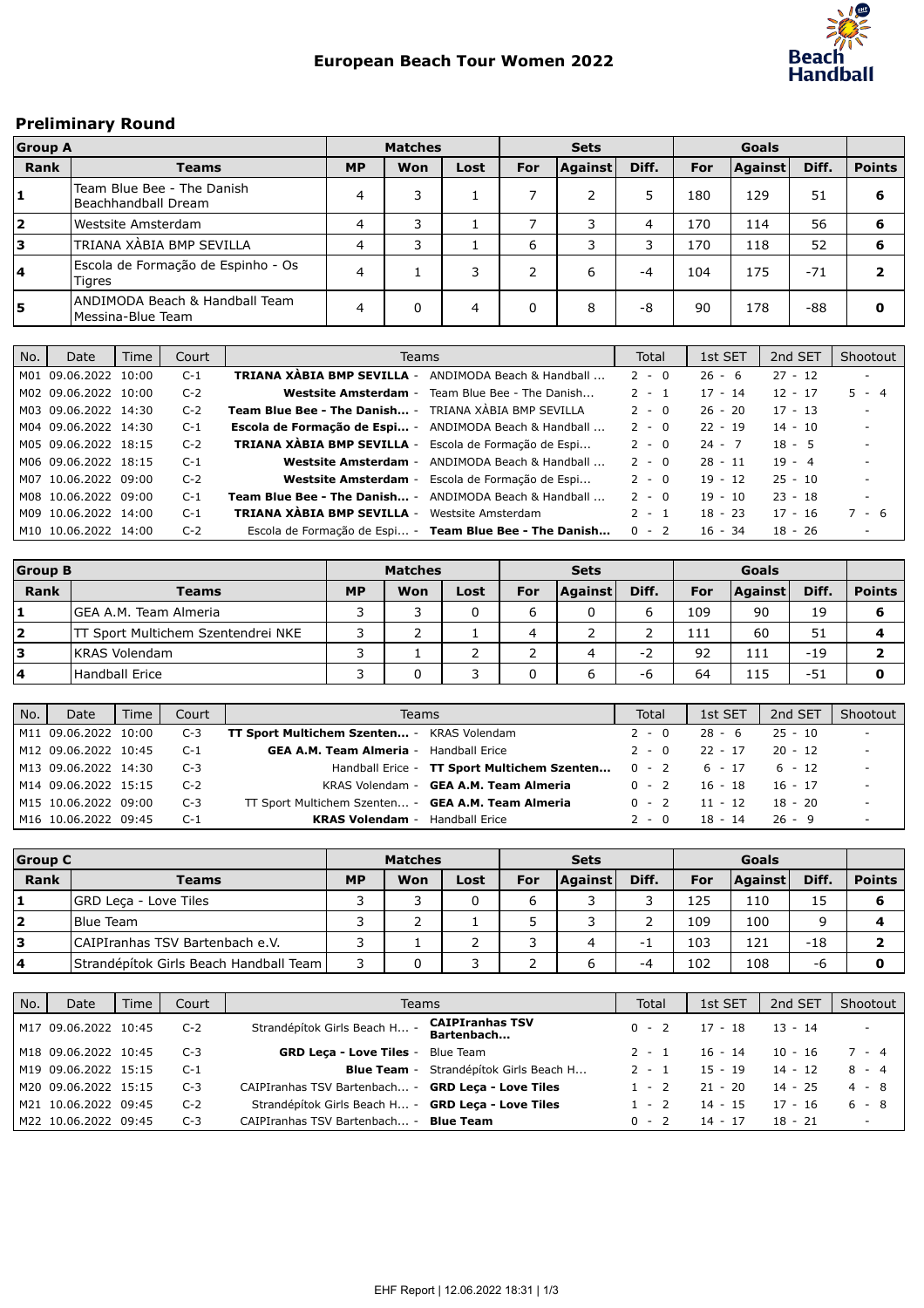

## European Beach Tour Women 2022

### Main Round

| <b>Group I</b> |                                                   | <b>Matches</b> |     |      |     | <b>Sets</b> |       |            |                |       |               |
|----------------|---------------------------------------------------|----------------|-----|------|-----|-------------|-------|------------|----------------|-------|---------------|
| Rank           | <b>Teams</b>                                      | <b>MP</b>      | Won | Lost | For | Against     | Diff. | <b>For</b> | <b>Against</b> | Diff. | <b>Points</b> |
|                | Team Blue Bee - The Danish<br>Beachhandball Dream |                |     |      | ь   |             |       | 148        | 139            | a     |               |
| 2              | GRD Leca - Love Tiles                             |                |     |      |     | 4           |       | 140        | 139            |       |               |
| ι3             | TT Sport Multichem Szentendrei NKE                |                |     |      | ⊿   | 4           |       | 121        | 122            | - 1   |               |
| $\overline{a}$ | ICAIPIranhas TSV Bartenbach e.V.                  |                | U   |      |     | ь           |       | 116        | 125            | -9    |               |

| No. | Date                 | Time | Court | <b>Teams</b>                                                   | Total   | 1st SET   | 2nd SET   | Shootout        |
|-----|----------------------|------|-------|----------------------------------------------------------------|---------|-----------|-----------|-----------------|
|     | M33 10.06.2022 17:45 |      | $C-1$ | Team Blue Bee - The Danish - TT Sport Multichem Szenten        | $2 - 1$ | $20 - 12$ | $22 - 23$ | $10 - 6$        |
|     | M34 10.06.2022 17:45 |      | $C-2$ | <b>GRD Leca - Love Tiles</b> - CAIPIranhas TSV Bartenbach      | $2 - 1$ | 21 - 16   | $16 - 23$ | $8 - 4$         |
|     | M35 11.06.2022 12:00 |      | $C-1$ | <b>TT Sport Multichem Szenten</b> - CAIPIranhas TSV Bartenbach | $2 - 0$ | $15 - 10$ | $17 - 10$ | $\sim$ 10 $\pm$ |
|     | M36 11.06.2022 12:00 |      | $C-2$ | <b>Team Blue Bee - The Danish</b> - GRD Leca - Love Tiles      | $2 - 1$ | $16 - 19$ | $24 - 20$ | $8 - 6$         |
|     | M37 11.06.2022 16:15 |      | $C-1$ | CAIPIranhas TSV Bartenbach - Team Blue Bee - The Danish        | $1 - 2$ | $29 - 18$ | $18 - 23$ | $6 - 7$         |
|     | M38 11.06.2022 16:15 |      | $C-2$ | TT Sport Multichem Szenten - GRD Leca - Love Tiles             | $1 - 2$ | $21 - 20$ | $19 - 20$ | $8 - 10$        |

| <b>Group II</b> |                          | <b>Matches</b> |     |      | <b>Sets</b> |         |       |     |         |       |               |
|-----------------|--------------------------|----------------|-----|------|-------------|---------|-------|-----|---------|-------|---------------|
| Rank            | <b>Teams</b>             | <b>MP</b>      | Won | Lost | For         | Against | Diff. | For | Against | Diff. | <b>Points</b> |
|                 | GEA A.M. Team Almeria    |                |     |      | 4           |         |       | 118 | 100     | 18    |               |
| 2               | <b>Blue Team</b>         |                |     |      | 4           | 4       |       | 110 | 117     | Ξ.    |               |
| Ι3              | TRIANA XABIA BMP SEVILLA |                |     |      |             |         | -z    | 104 | 119     | -15   |               |
| 4               | Westsite Amsterdam       |                |     |      | 4           | 4       |       | 123 | 119     | 4     |               |

| No. | Date                 | Time | Court | Teams                                                   |                                               | <b>Total</b> | 1st SET   | 2nd SET   | Shootout   |
|-----|----------------------|------|-------|---------------------------------------------------------|-----------------------------------------------|--------------|-----------|-----------|------------|
|     | M39 10.06.2022 18:30 |      | C-1   | GEA A.M. Team Almeria - Westsite Amsterdam              |                                               | $0 - 2$      | $15 - 22$ | $12 - 24$ | $\sim$     |
|     | M40 10.06.2022 18:30 |      | $C-2$ |                                                         | <b>Blue Team - TRIANA XABIA BMP SEVILLA</b>   | $2 - 1$      | 16 - 14   | 8 - 16    | $10 - 4$   |
|     | M41 11.06.2022 12:45 |      | $C-2$ |                                                         | Westsite Amsterdam - TRIANA XÀBIA BMP SEVILLA | $1 - 2$      | $16 - 18$ | $21 - 16$ | $6 - 10$   |
|     | M42 11.06.2022 12:45 |      | $C-1$ | <b>GEA A.M. Team Almeria - Blue Team</b>                |                                               | $2 - 0$      | 21 - 12   | 28 - 16   | $\sim 100$ |
|     | M43 11.06.2022 17:00 |      | $C-2$ | TRIANA XÀBIA BMP SEVILLA - <b>GEA A.M. Team Almeria</b> |                                               | $0 - 2$      | 15 - 22   | $11 - 20$ | $\sim$     |
|     | M44 11.06.2022 17:00 |      | C-1   | Westsite Amsterdam - Blue Team                          |                                               | $1 - 2$      | 20 - 18   | $10 - 22$ | 4 - 8      |

### Consolation Round

| <b>Group III</b> |                                                      | <b>Matches</b> |     |      |     | <b>Sets</b>    |       |     |                |       |               |
|------------------|------------------------------------------------------|----------------|-----|------|-----|----------------|-------|-----|----------------|-------|---------------|
| Rank             | Teams                                                | <b>MP</b>      | Won | Lost | For | <b>Against</b> | Diff. | For | <b>Against</b> | Diff. | <b>Points</b> |
| 1                | Strandépítok Girls Beach Handball Team               | 4              | 4   | 0    | 8   | ∠              | 6     | 161 | 131            | 30    | 8             |
| 2                | Escola de Formação de Espinho - Os<br>Tigres         | 4              | 3   |      | 6   | 4              |       | 138 | 148            | $-10$ | 6             |
| 3                | <b>Handball Erice</b>                                | 4              |     |      |     |                |       | 157 | 159            | $-2$  |               |
| 4                | <b>KRAS Volendam</b>                                 | 4              |     |      |     |                | $-2$  | 162 | 148            | 14    |               |
| 5                | IANDIMODA Beach & Handball Team<br>Messina-Blue Team |                |     | 4    |     | 8              | -6    | 128 | 160            | $-32$ | O             |

| No. | Date                 | Time | Court | Teams                                                         |                                                         | Total   | 1st SET   | 2nd SET   | Shootout |
|-----|----------------------|------|-------|---------------------------------------------------------------|---------------------------------------------------------|---------|-----------|-----------|----------|
|     | M23 10.06.2022 17:00 |      | $C-1$ | KRAS Volendam -                                               | <b>Handball Erice</b>                                   | $1 - 2$ | $21 - 14$ | $16 - 24$ | $6 - 8$  |
|     | M24 10.06.2022 17:00 |      | $C-2$ |                                                               | Escola de Formação de Espi - Strandépítok Girls Beach H | $0 - 2$ | $8 - 20$  | $12 - 22$ | $\sim$   |
|     | M25 11.06.2022 11:15 |      | $C-3$ | Strandépítok Girls Beach H - KRAS Volendam                    |                                                         | $2 - 1$ | $20 - 18$ | $12 - 21$ | $7 - 4$  |
|     | M26 11.06.2022 12:00 |      | $C-3$ | Escola de Formação de Espi - ANDIMODA Beach & Handball        |                                                         | $2 - 1$ | $10 - 11$ | $21 - 20$ | $8 - 4$  |
|     | M27 11.06.2022 16:15 |      | $C-3$ | <b>Strandépítok Girls Beach H</b> - ANDIMODA Beach & Handball |                                                         | $2 - 0$ | $22 - 16$ | $19 - 16$ | $\sim$   |
|     | M28 11.06.2022 17:00 |      | $C-3$ | Handball Erice -                                              | Escola de Formação de Espi                              | $0 - 2$ | $22 - 23$ | $14 - 18$ | $\sim$   |
|     | M29 12.06.2022 09:45 |      | $C-1$ | Handball Erice -                                              | Strandépítok Girls Beach H                              | $1 - 2$ | $18 - 14$ | $12 - 18$ | $6 - 7$  |
|     | M30 12.06.2022 09:45 |      | $C-2$ | ANDIMODA Beach & Handball  -                                  | <b>KRAS Volendam</b>                                    | $1 - 2$ | $8 - 20$  | $15 - 11$ | $2 - 10$ |
|     | M31 12.06.2022 12:45 |      | $C-2$ | ANDIMODA Beach & Handball  -                                  | <b>Handball Erice</b>                                   | $0 - 2$ | $14 - 16$ | $22 - 23$ | $\sim$   |
|     | M32 12.06.2022 13:30 |      | $C-2$ |                                                               | KRAS Volendam - Escola de Formação de Espi              | $-2$    | $15 - 14$ | $16 - 17$ | $4 - 7$  |

## Cross Matches 5-8

| No. | Date                 | Time | Court | Teams                                                                    | Total   | 1st SET         | 2nd SET | Shootout |
|-----|----------------------|------|-------|--------------------------------------------------------------------------|---------|-----------------|---------|----------|
|     |                      |      |       | M45 12.06.2022 11:15 C-2 TT Sport Multichem Szenten - Westsite Amsterdam | 2 - 0   | 20 - 18         | 18 - 16 |          |
|     | M46 12.06.2022 11:15 |      |       | <b>CAIPIranhas TSV</b><br>TRIANA XÀBIA BMP SEVILLA<br>Bartenbach         | $2 - 1$ | 12 - 14 17 - 15 |         | 7 - 2    |